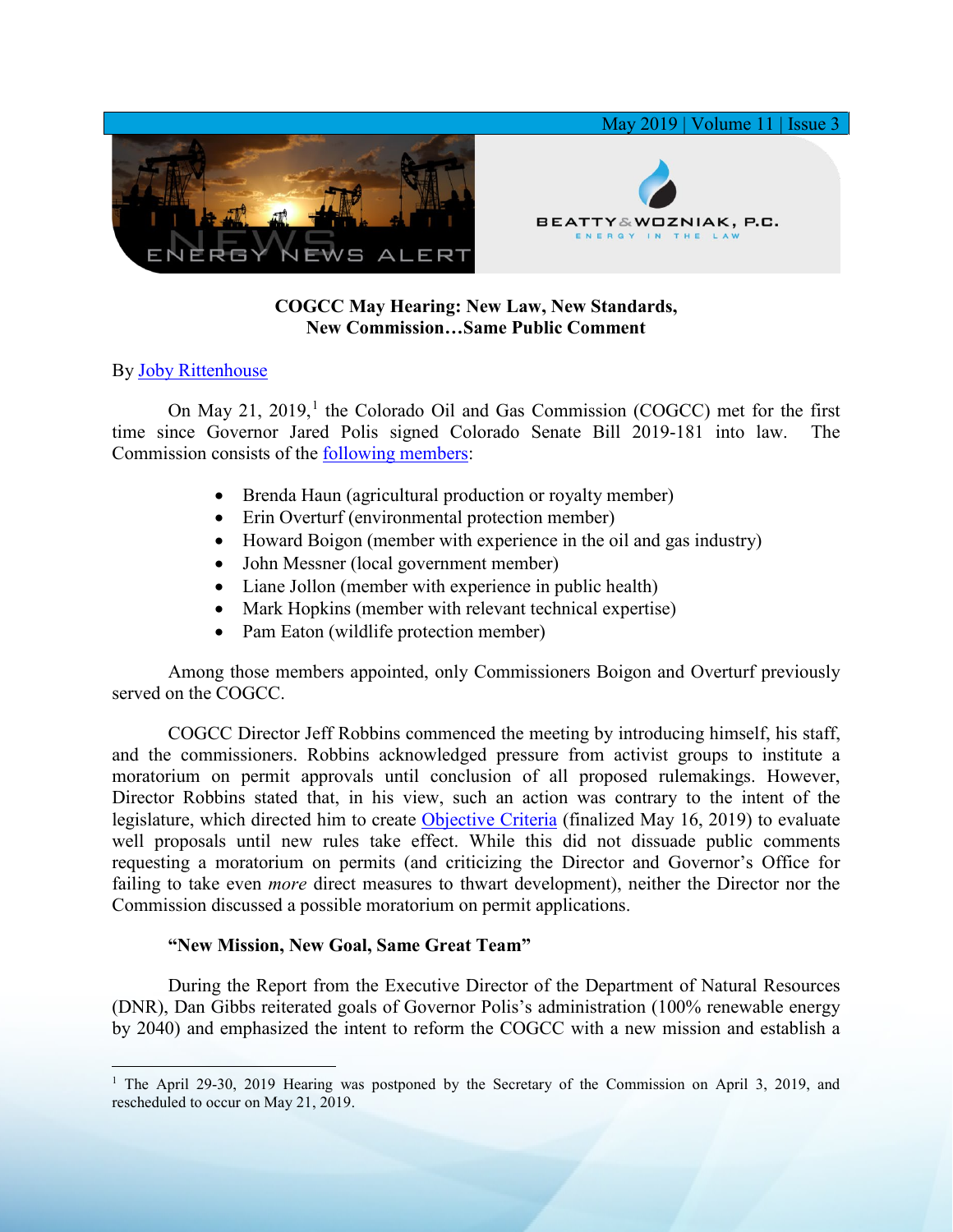new regime consistent with the language of S.B. 181: to regulate the oil and gas industry and prevent adverse impacts to public health, safety, and welfare, the environment, and wildlife resources ("PHSWE"). Nonetheless, Gibbs similarly noted that while his office intends to work with an eye toward addressing climate change, a "pause" on permitting and oil and gas development is not necessary or warranted. Gibbs also emphasized the role of the Objective Criteria in providing interim guidance.

Subsequent to the reports of COGCC Director Robbins, DNR Executive Director Gibbs, and COGCC Secretary Mimi Larsen, Director Robbins presented regarding the impact of S.B. 181. The [presentation](http://cogcc.state.co.us/documents/sb19181/Overview/SB_19_181_Director_Robbins_Presentation_20190521.pdf) addressed several key elements, including the following:

## **Statutorily Mandated Rulemakings:**

- June  $17, 2019 500$  Series / Administrative Law Judges (currently 64 entities filed for party status)
- Fall  $2019$  Flowlines<sup>[\\*\\*\\*](#page-1-0)</sup>
- Fall 2019 Application Fees
- Fall  $2019$  Alternative Site Analysis (for locations near populated areas)<sup>\*\*\*</sup>
- Fall 2019 Local Government Provisions
- Fall 2019 Technical Review Board Requirement
- Spring  $2019$  Cumulative Impacts\*\*\*
- Late Spring 2019 Rules addressing PHSWE<sup>\*\*\*</sup> **Second Set of Rulemakings:**
- Summer 2020 Financial Assurance
- Summer 2020 Wellbore Integrity
- Fall 2020 Worker Certification (related to hazardous materials)
- Fall 2020 Incorporating any Colorado Department of Public Health and Environment rules as necessary

# **Guidance Regarding Establishment of Drilling and Spacing Units (DSUs) and Forms 2 and 2As**

- "Disposition" vs. "Final Determination" Director Robbins indicated that guidance will be forthcoming, but that it is his interpretation that C.R.S.  $\S$ § 34-60-106(1)(f) and 116(1)(b) require an operator to provide sworn testimony that it: (1) has submitted *and* obtained a final determination (i.e., disposition) of a permit to the relevant local government; or (2) that the relevant local government has waived the right to issue such a permit prior to COGCC approval of a drilling and spacing unit or Form 2A, Application for Location Assessment/ Form 2, Application for Permit to Drill (ADP).
- For More Information, please see **[May 22, 2019 Operator Group Meeting](https://docs.wixstatic.com/ugd/368105_236e71e2049b4ee99d02ba9c02e2c2e8.pdf)**

Following the Director's presentation, COGCC staff continued with several additional orientation and procedural presentations for the benefit of the new commissioners, after which the commission proceeded with business as usual, including unanimous approval of a matter

<span id="page-1-0"></span><sup>\*\*\*</sup> Rulemakings that are required to be completed by voluntary commission prior to July 2020.